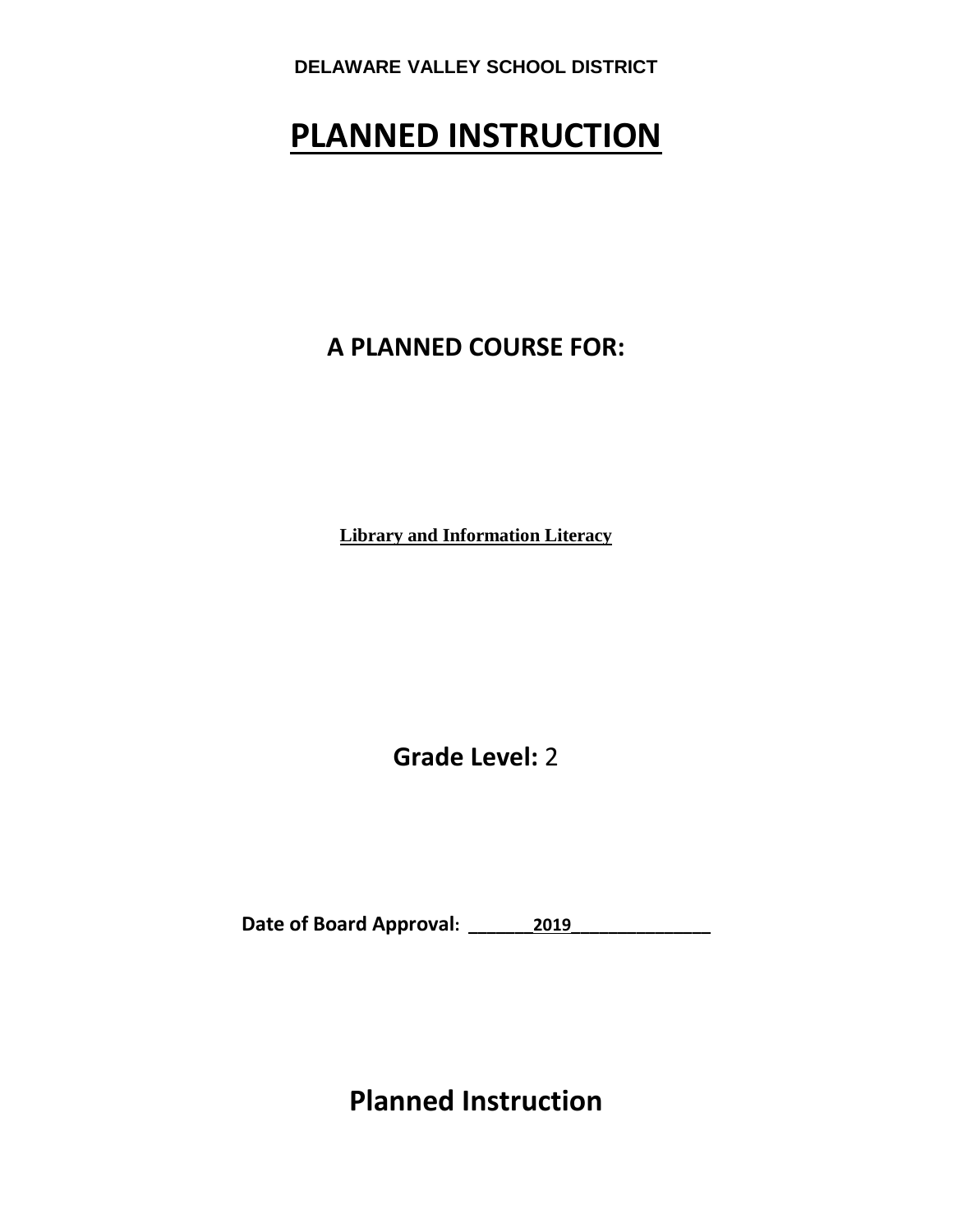## **Title of Planned Instruction:** Library and Information Literacy

**Subject Area:** Library Skills **Grade(s):** 2<sup>nd</sup> Grade

**Course Description:** This course is designed to ensure that students become information literate. Instruction is provided to foster competence in finding, evaluating, and using information in a variety of formats. This program also seeks to stimulate an interest in reading for both pleasure and information.

**Time/Credit for the Course:** 18 class periods (9 Hrs)

**Curriculum Writing Committee:** Rachel Goldstein and Heather Haupt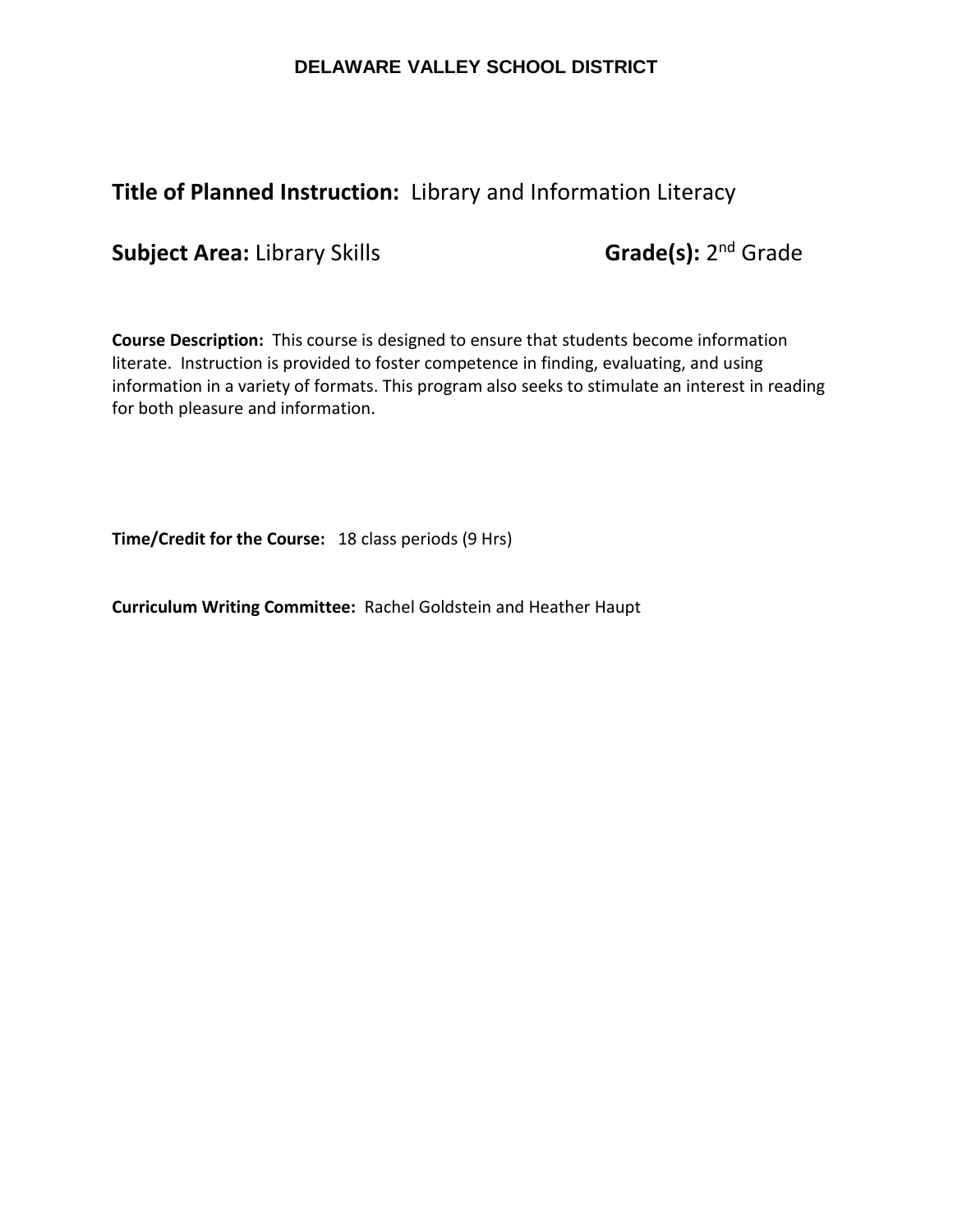## **Curriculum Map**

### **1. Marking Period One -Overview with time range in days:**

Demonstrating Technology Etiquette and Safety and Behaving as a Digital Citizen – 1 day Identify Text Features Evaluating Diverse Media Selecting Informational Text and Literary Nonfiction Preparing Multimedia Presentations Identifying Literary Elements Selecting Literary Fiction Describing Key Ideas and Details

### **Marking Period One –Goals:**

## **Understanding of:**

- Proper technology etiquette
- Importance of safe, legal and responsible use of technology
- Proper care of technology and equipment
- Text features and search tools
- Graphic representations clarify meaning of text
- Adding visual displays to clarify ideas, thoughts and feelings
- Selecting literary non-fiction and information text
- Library index
- Characters, setting, and plot
- Selecting literary fiction in a variety of genres
- Creating meaning from literary fiction
- Literary fiction to gain meaning, by questions, reflecting, responding and evaluating
- Key ideas from a text

## **2. Marking Period Two -Overview with time range in days:**

## Evaluating Sources – 1 day

Research Process: Effective Inquiry – 3 days Producing and Publishing with Technology – 2 days Evaluating Diverse Media

## **Marking Period Two -Goals:**

## **Understanding of:**

- Web browser
- Supporting opinion with reasons
- Choosing a topic to research
- Producing and publishing writing
- Keyboarding skills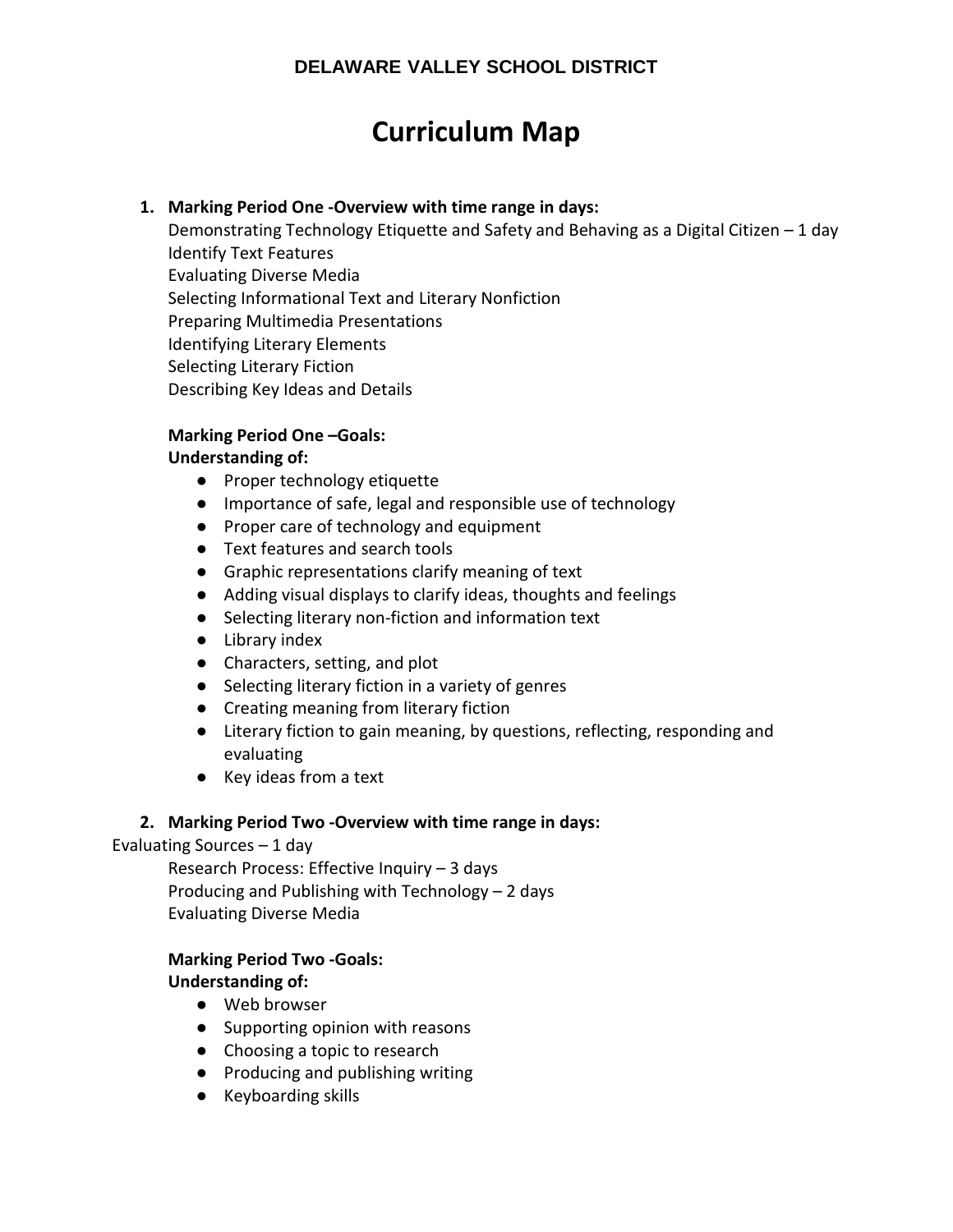## **UNIT: Responsible Citizen Behaviors**

## **Big Idea # 1: Responsible citizens use information ethically and productively in a global society.**

#### **Essential Questions:**

- How do responsible citizens use information ethically?
- How do responsible citizens use information productively in a global society?

#### **Concepts:**

- Demonstrating technology etiquette and safety
- Behaving as a digital citizen

#### **Competencies:**

- With prompting and support, demonstrate proper etiquette while using and handling technology.
- With prompting and support, answer questions about the importance of safe, legal and responsible use of technology.
- With prompting and support, answer questions about the importance of safe, legal and responsible use of technology.
- Demonstrate proper care of technology and equipment.

## **UNIT: Effective Readers**

#### **Big Idea # 1: Effective readers use appropriate strategies to construct meaning.**

#### **Essential Questions:**

- How do strategic readers create meaning from informational and literary text?
- What is this text really about?
- How do readers know what to believe?
- How does what readers read influence how they should read it?
- How does a reader's purpose influence how text should be read?

#### **Concepts:**

- Identifying text features
- Evaluating Diverse Media
- Selecting informational text and literary non-fiction
- Identifying literary elements
- Selecting literary fiction

#### **Competencies:**

- Use text features and search tools to locate key facts or information in text efficiently in print and digital sources.
- Explain how graphic representations contribute to and clarify meaning of text.
- Independently, locate and select literary non-fiction and informational texts on grade level.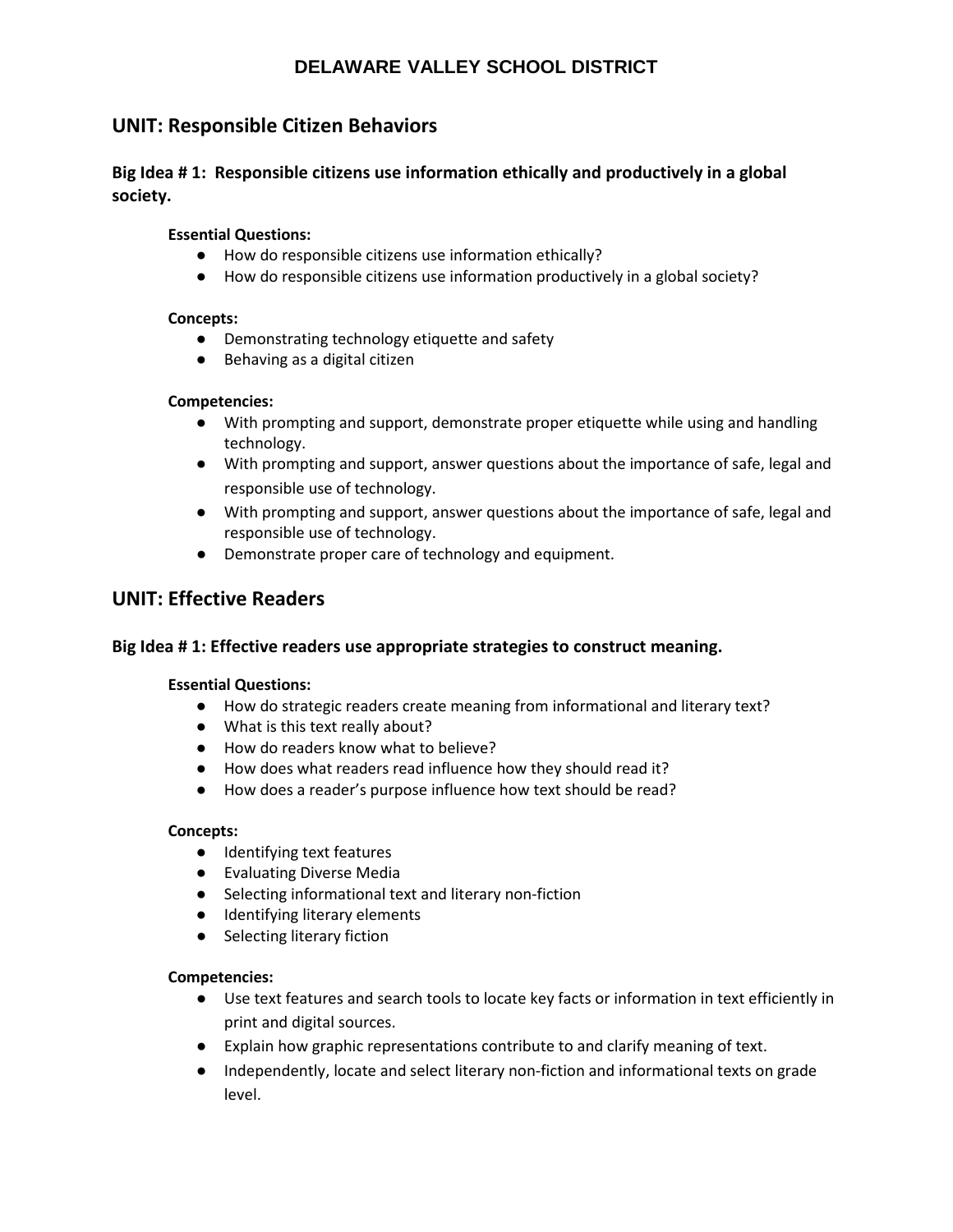- With support, use library index to locate non-fiction and informational texts.
- Identify characteristics and settings in a story and understanding their impact on story (either in text or digital form) by using information from illustrations and words in text.
- Explain plot in story (either in text or digital form) by using information from illustrations and words in text.
- Independently, select grade level appropriate literature in a variety of genres.
- Apply strategies to create meaning from literature.
- Read literature presented in any format to gain meaning by questioning, reflecting, responding and evaluating.

## **Big Idea # 2: Effective speakers prepare and communicate messages to address the audience and purpose.**

#### **Essential Questions:**

- How do task, purpose, and audience influence how speakers craft and deliver a message?
- How do speakers employ and utilize resources to effectively communicate a message?

#### **Concepts:**

● Preparing Multimedia Presentations

#### **Competencies:**

● Add drawings, clipart, or other visual display to presentation to clarify ideas, thoughts and feelings.

## **Big Idea # 3: Active listeners make meaning from what they hear by questioning, reflecting, responding, and evaluating.**

#### **Essential Questions:**

- What do good listeners do?
- How do active listeners make meaning?
- How do active listeners know what to believe in what they hear?

#### **Concepts:**

● Describing Key Ideas and Details

#### **Competencies:**

● Describe key ideas from text read aloud or presented orally or in another media format.

## **UNIT: Evaluating Sources and Research Process**

### **Big Idea # 1: Critical thinkers actively and skillfully interpret, analyze, evaluate and synthesize information.**

#### **Essential Questions:**

● How do readers know what to believe in what they read, hear, and view?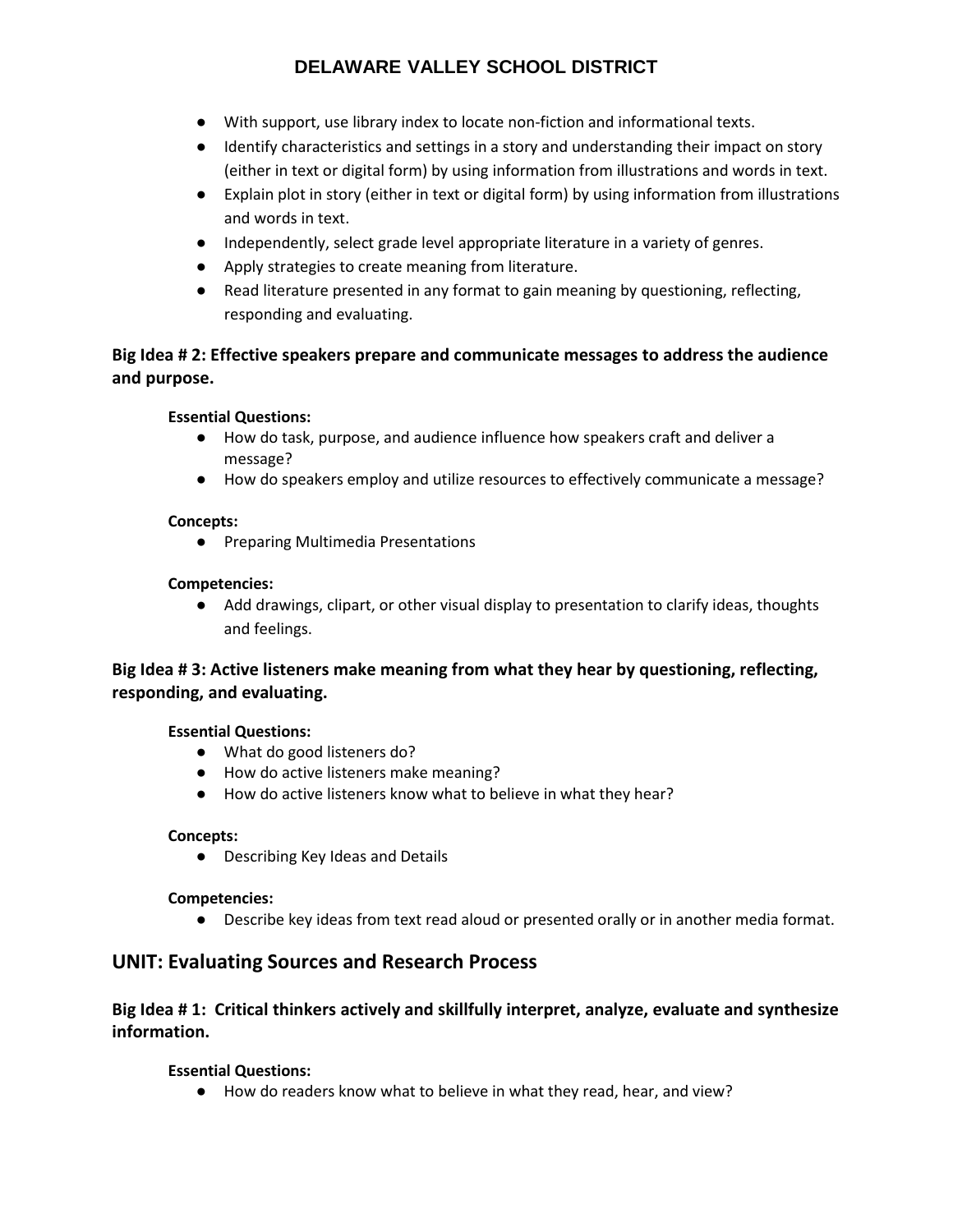● How does interaction with text provoke thinking and response?

#### **Concepts:**

● Evaluating Sources

#### **Competencies:**

- Support opinion with reasons.
- With help and support, use a web browser to locate content-specific websites.

### **Big Idea # 2: Effective research requires the use of varied resources to gain or expand knowledge.**

#### **Essential Questions:**

- What does a reader look for and how can s/he find it?
- How does a reader know a source can be trusted?
- How does one organize and synthesize information from various sources?
- How does one best present findings?

#### **Concepts:**

● Research process: Effective Inquiry

#### **Competencies:**

● Participate in individual or shared research

### **Big Idea # 3: Audience and purpose influence a writer's choice of organizational pattern, language, and literary techniques.**

#### **Essential Questions:**

- What makes clear and effective writing?
- Why do writers write? What is the purpose?
- Who is the audience? What will work best for the audience?

#### **Concepts:**

● Producing and Publishing with Technology

#### **Competencies:**

● With guidance and support, use digital tools to produce and publish writing in collaboration with peers.

#### **Big Idea # 4: Effect readers use appropriate strategies to construct meaning.**

#### **Essential Questions:**

- How do strategic readers create meaning from informational and literary text?
- What is this text really about?
- How do readers know what to believe?
- How does what readers read influence how they should read it?
- How does a reader's purpose influence how text should be read?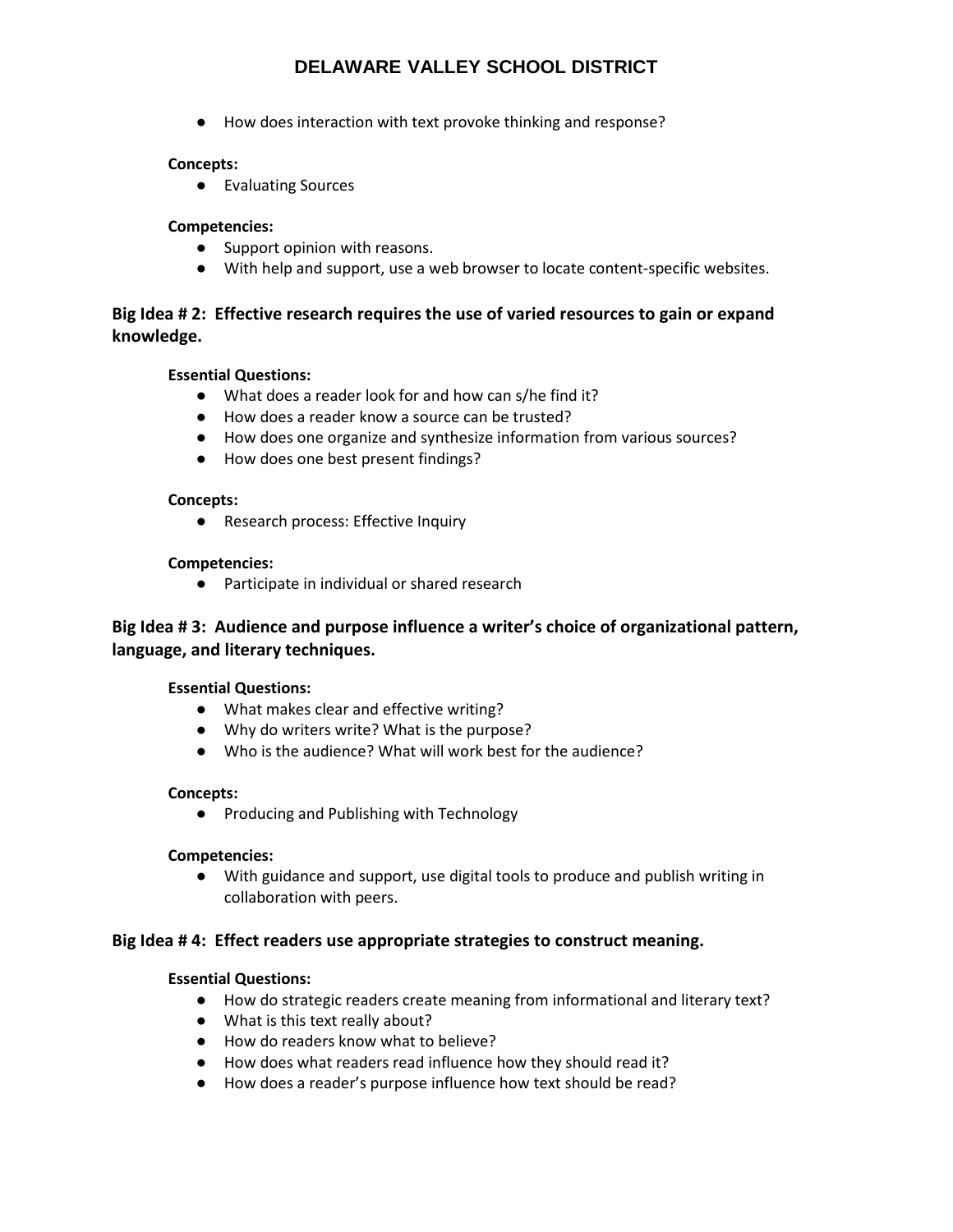### **Concepts:**

● Evaluating Diverse Media

#### **Competencies:**

● Explain how graphic representations contribute to and clarify meaning of text.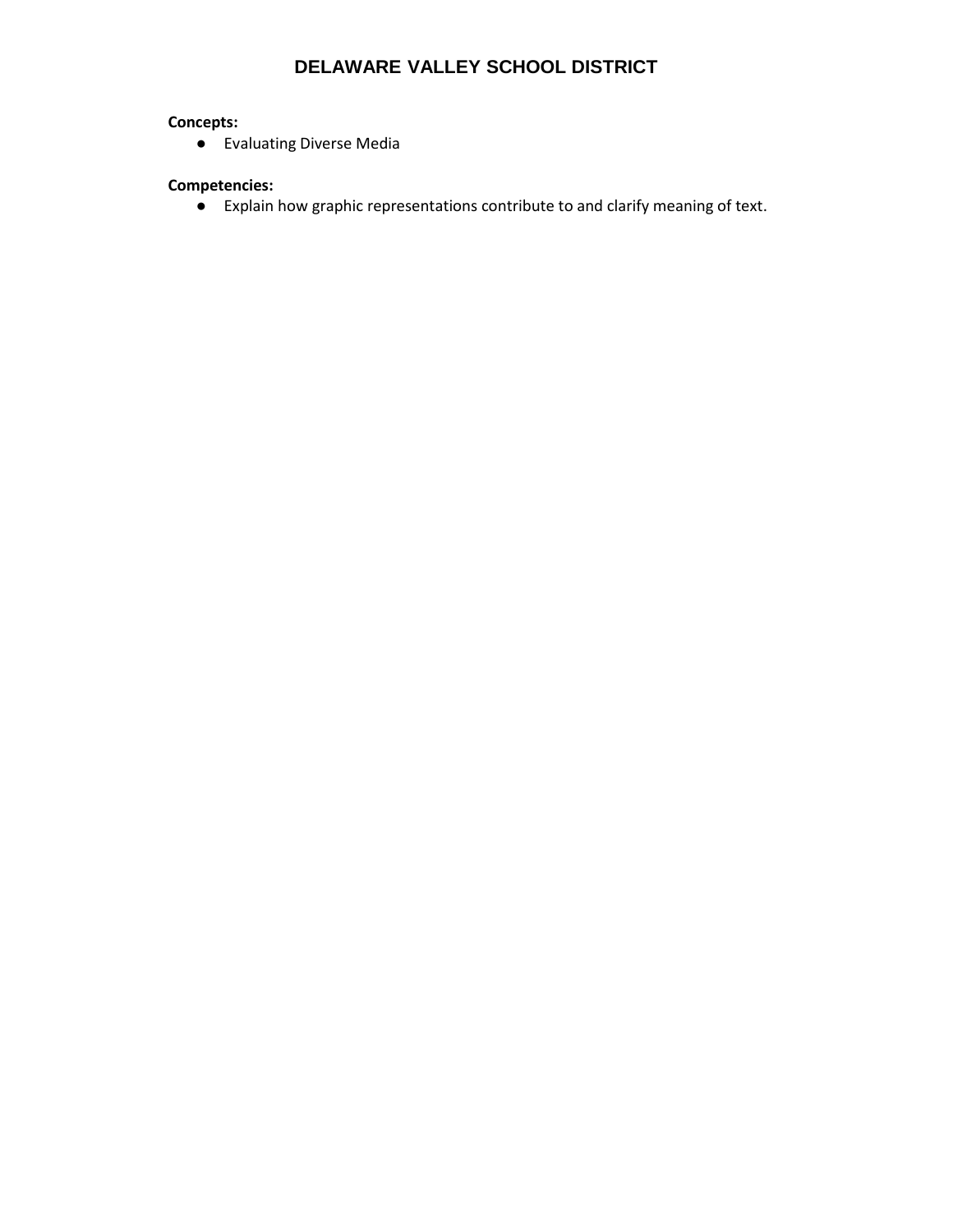## **Curriculum Plan**

#### **Unit: Responsible Citizen Behaviors Time Range in Days:** 1 class period

#### **Standard(s):**

PA Business, Computer and Information Technology Standards

#### **Standards Addressed:**

15.4.2.B

**Overview:** Responsible citizens use information ethically and productively in a global society.

#### **Focus Question(s):**

1. What information is considered private?

#### **Goals:**

- 1. Demonstrate technology etiquette and safety.
- 2. Behave as a digital citizen.

#### **Objectives:**

- 1. Students will be able to tell the three main risks of internet safety. (DOK 1)
- 2. Students will be able to differentiate right from wrong behaviors online. (DOK 3)
- 3. Students will be able to relate lesson skills to everyday life. (DOK 2)

#### **Core Activities and Corresponding Instructional Methods:**

- 1. Introduce the 3 main risks (inappropriate contact, inappropriate content, inappropriate conduct).
- 2. Watch digital video of "Faux Paw's Adventures in the Internet" or other video tool.
- 3. Class discussion of character conflicts in the video.
- 4. Discuss outcomes and lessons learned from the video.
- 5. Librarian will lead discussion of risks regarding internet safety.
- 6. Discuss the 3 rules to remember (keep safe, keep away, keep telling).

#### **Assessments:**

**Diagnostic:** observation and questions

**Formative:** question and answers during direct instruction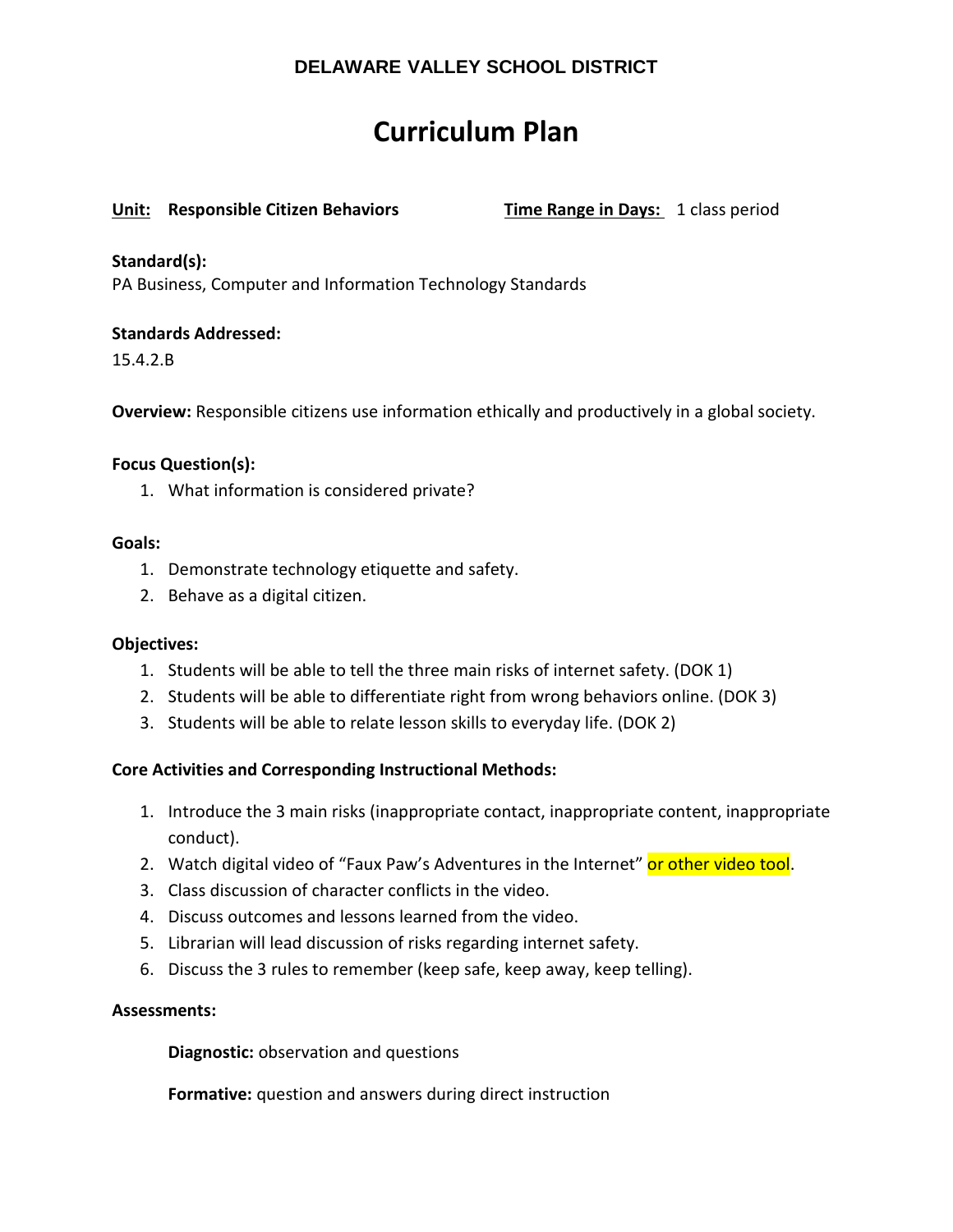**Summative:** Verbal questions from librarian

**Extensions:** Students will explore components of websites such as "Kidsmartz" and complete activities and show videos such as "Be Safer Online", "Know the Rules", and the "Password Rap".

**Correctives:** Role play with a partner what to do when coming across inappropriate content on the Internet.

**Materials and Resources:** SmartBoard, internet, "Faux Paw's Adventures in the Internet" video, internet sources: "I Safe", "NetSmartzKids" and "Cybersmart"[, www.ikeepsafe.org](http://www.ikeepsafe.org/)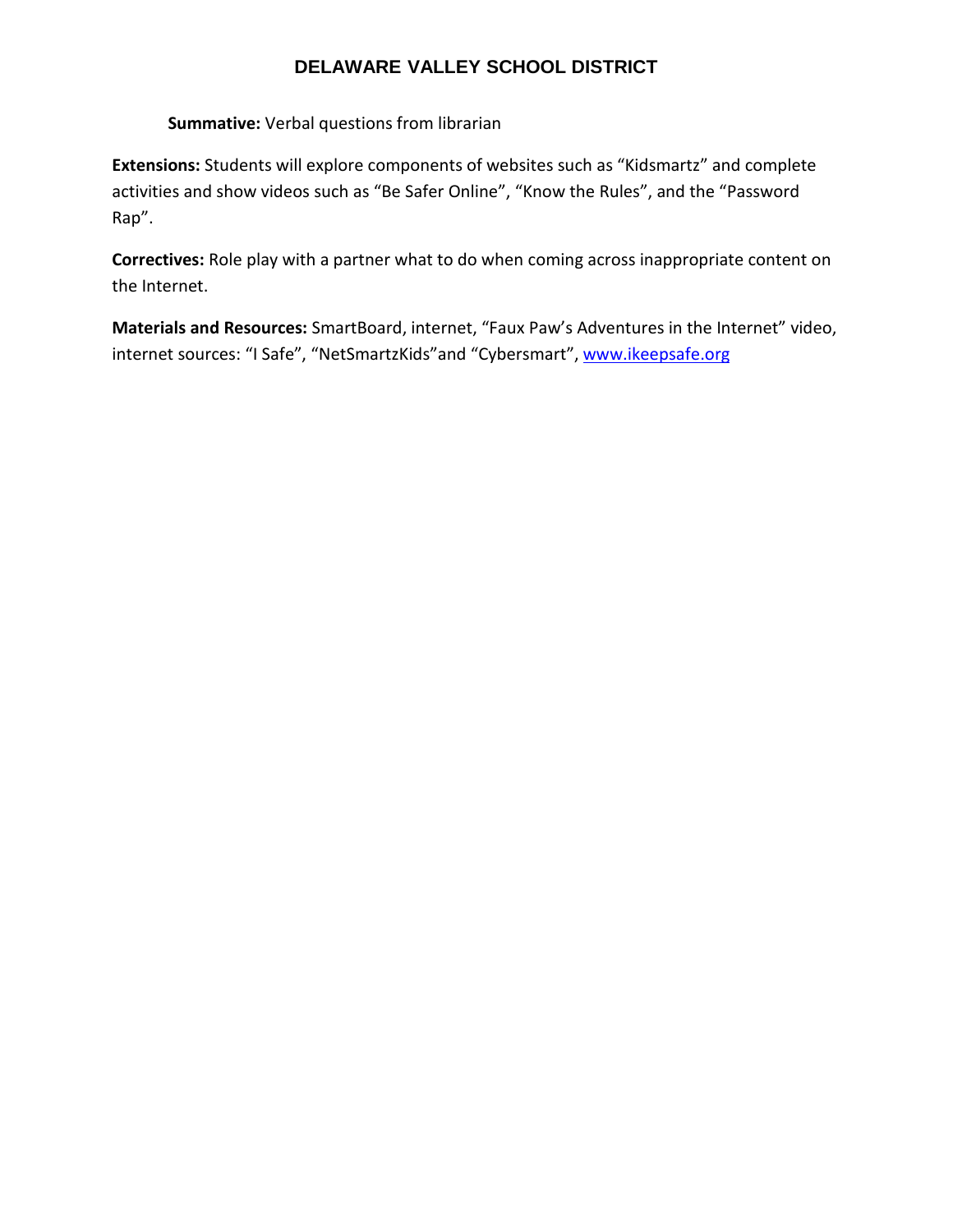## **Curriculum Plan**

**Unit:** Effective Readers **Time Range in Days:** 8 days

**Standard(s):**  PA Common Core Standards for English Language Arts

### **Standards Addressed:**

CC.1.2.E, CC.1.2.G, CC.1.2.L, CC.1.3.G, CC.1.3.K, CC.1.5.F, CC.1.5.B

**Overview:** Students will learn the layout of the library to find materials efficiently, use digital media effectively, and understand the differences between literary texts.

### **Focus Question(s):**

- 1. How do you use Delaware Valley School District computers?
- 2. How do you locate books in a library?
- 3. How do pictures and digital photography help support a story?
- 4. What is a Caldecott Award?
- 5. What are the difference between Folktales, Fairytales, and Tall tales?

#### **Goals:**

- 1. Students will be able to identify and locate different types of books within the library with using Destiny Quest.
- 2. Students will use digital media effectively.
- 3. Students will understand the differences between literary texts.

#### **Objectives:**

- 1. Students will be able to show they are able to login to district computers. (DOK 2)
- 2. Students will be able to locate where to find fiction and nonfiction books. (DOK 1)
- 3. Students will be able to use call numbers to locate books. (DOK 1)
- 4. Students will be able to show how to use Destiny, and Follett Shelf to search and locate materials. (DOK 1 and DOK 2)
- 5. Students will be able to design and manipulate digital photography to enhance text. (DOK 4)
- 6. Students will be able to use basic Microsoft Word functions. (DOK 1)
- 7. Students will be able to recognize the importance of illustrations to a story. (DOK 1)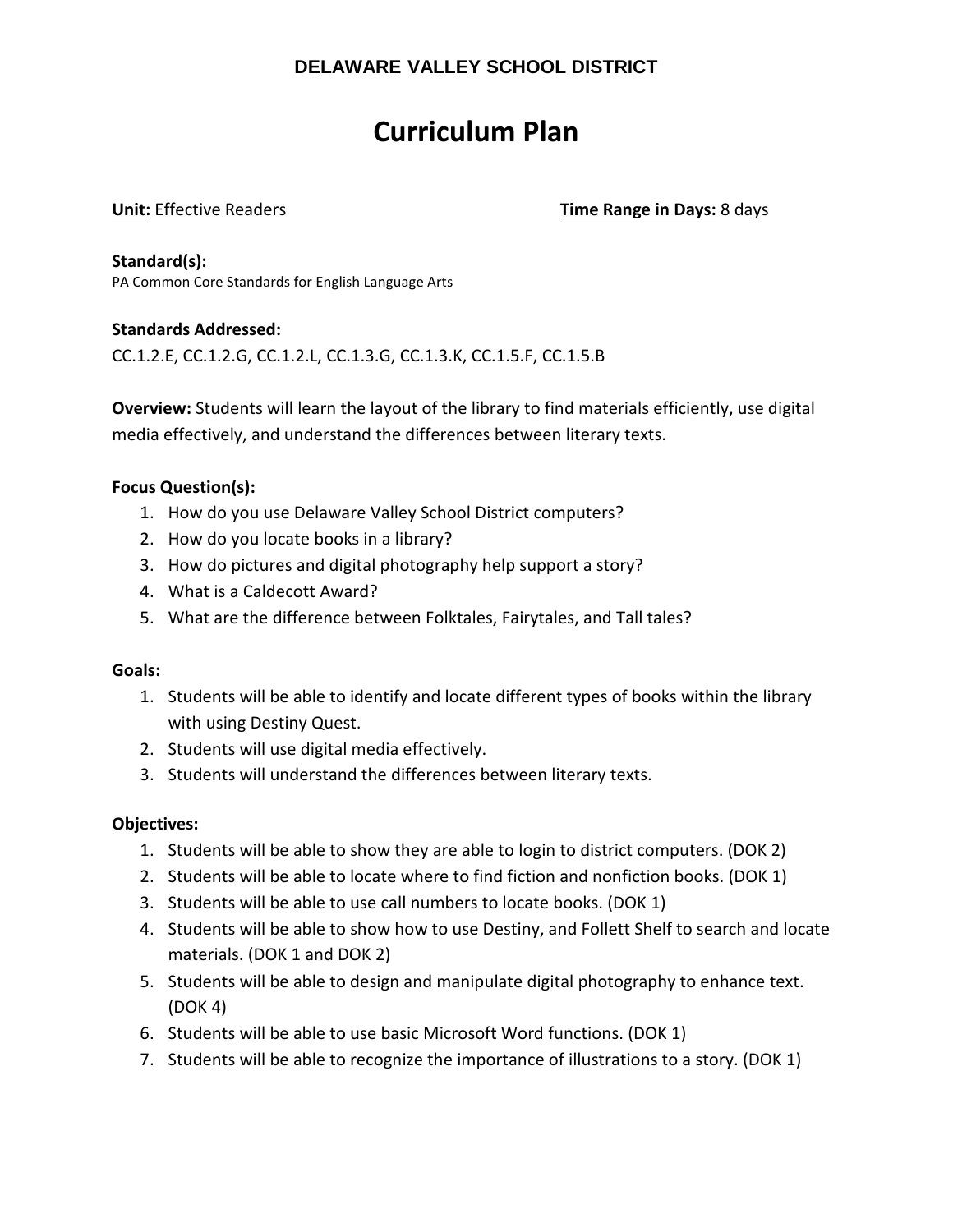8. Students will be able to distinguish and compare the differences between folktales, fairy tales, and tall tales. (DOK 3)

## **Core Activities and Corresponding Instructional Methods:**

- 1. Librarian will demonstrate the process of logging in to district computers. Students will have library cards with ID numbers and passwords.
- 2. Librarian will identify criteria of fiction and nonfiction books to class. Students will list concepts/topics that are considered fiction and nonfiction. Librarian will show students a series of books. Students will identify the books as fiction or nonfiction.
- 3. Direct instruction on location of materials (fiction and nonfiction) in library.
- 4. Direct instruction on reading and assigning call numbers for books.
- 5. Direct instruction on how to search by title, author, series, keyword, and subject with Destiny and Follett Shelf.
- 6. Using Destiny, students will search for books with various titles.
- 7. Direct instruction on downloading and saving internet images.
- 8. Direct instruction on the use of Paint software, Microsoft Photo Editor, and downloaded digital imagery to enhance story, text, or information.
- 9. Direct instruction on a word processor (Google Doc, Microsoft Word, etc.). As teacher is demonstrating, students will mimic teacher and perform the same tasks on individual computer. Teacher will cover the basic functions of Word Processing (toolbar, formatting, saving, etc). Have students copy a short paragraph after setting formatting. Students will print final copy for evaluation, learning proper printing procedures.
- 10. Teacher led discussion on the Caldecott Award and its history. Teacher will discuss the selection process for the award and give examples of current and past Caldecott Award winners.
- 11. Direct instruction on the origins and characteristics of folktales, fairytales and tall tales that include: traditions, cultures, locations, characteristics, and various versions.
- 12. Share various texts or digitally formatted versions of fairytales, folktales, and tall tales.
- 13. Direct discussion on differences of shared stories.

## **Assessments:**

**Diagnostic:** Teacher assessment of students' prior knowledge of lesson topics

**Formative:** Teacher observation of various skills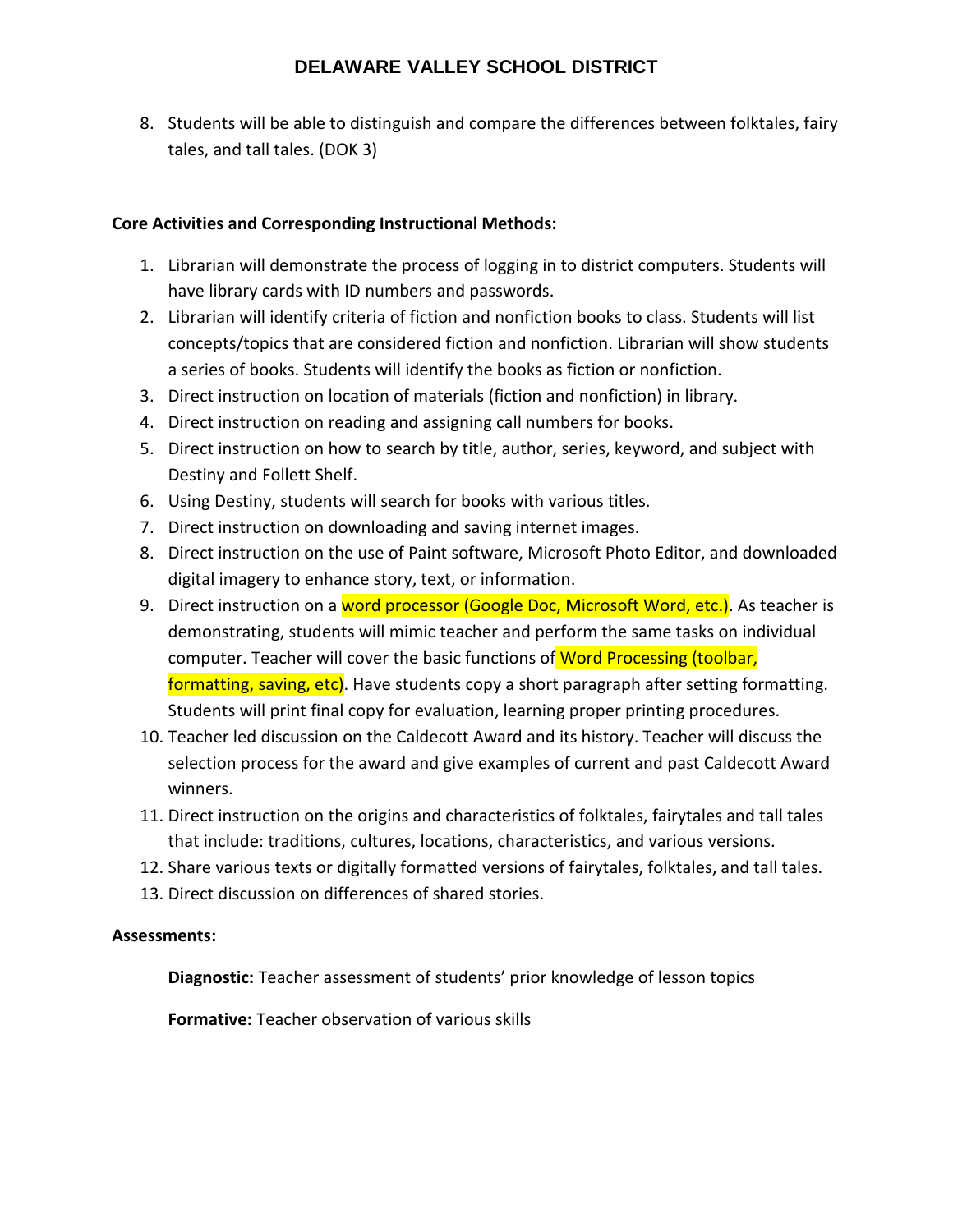**Summative:** Librarian observation of student checkouts based upon use of online catalogs, print of manipulated images, evaluation of Microsoft Word product, checkout of Caldecott Award winners

## **Extensions:**

- 1. Students will explain why examples are fiction or nonfiction.
- 2. Students will search for higher level books for their reading program (i.e. Reading Counts) to further their classroom requirements.
- 3. Students will complete supplemental imagery at home or in class.
- 4. Students will write a summary of a book they read using a word processor.
- 5. Have students design a book jacket for a book they have read to show the details needed for a Caldecott Award book.
- 6. Have students write a brief folktale, tall tale, and fairytale to check their understanding of each.

## **Correctives:**

- 1. Students will work with a partner to help with passwords and login information.
- 2. In groups, students will discuss why elements or facts are fiction or nonfiction.
- 3. With a partner or teacher assistance, students will search and locate a book.
- 4. Student assistance of identifying different genres for titles.
- 5. Students can work in pairs to assist in word processing skills.
- 6. Have Caldecott Award winning books on display for book checkout. Have students present a favorite illustration from an award winning book.
- 7. Have folktale, fairytale, and tall tale books on display for book checkout.

**Materials and Resources:** computers, login cards, examples of fiction and nonfiction books, SmartBoard, online catalog programs (Destiny and Follett Shelf), Microsoft Paint, Photo Editor, or other digital enhancing programs, Internet, Microsoft Word, various Caldecott Award winning books, various picture books that were not Caldecott Award winners, folktales, fairy tales, and tall tales.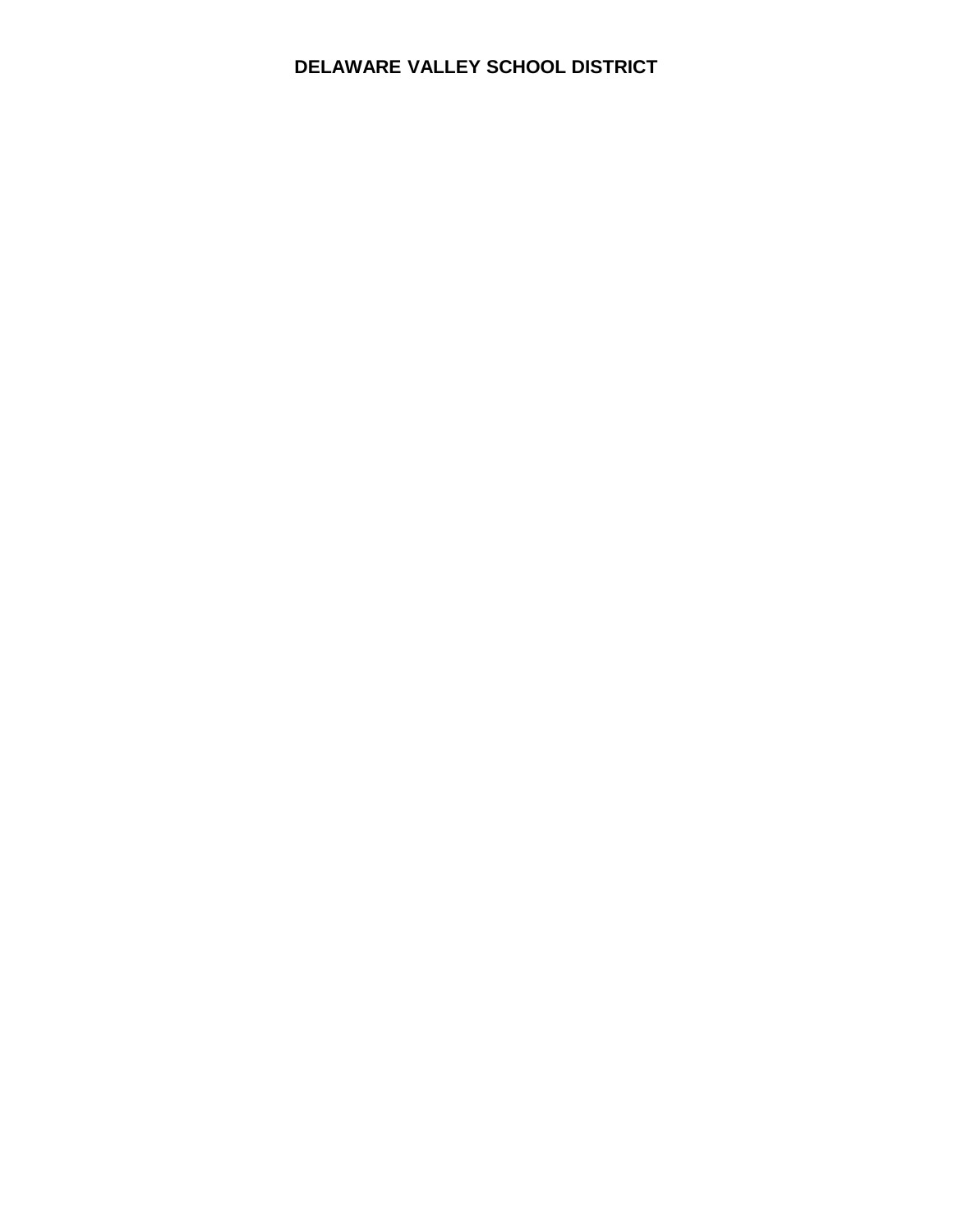## **Curriculum Plan**

**Unit:** Evaluating Sources and Research Process **Time Range in Days:** 9 days

#### **Standard(s):**

PA Common Core Standards for English Language Arts Business, Computer and Information Technology Standards

### **Standards Addressed:**

CC.1.4.U, CC.1.2.E, CC.1.4.I, CC.1.4.V, 15.4.L

**Overview:** Students will use technology appropriately to enhance research skills.

### **Focus Question(s):**

- 1. What is the importance of finding credible websites for research information?
- 2. What is the importance of using keywords when finding websites?

**Goals:** Students will effectively use search engines and keywords to find credible websites.

#### **Objectives:**

- 1. Students will be able to draw conclusions of the importance of finding credible websites for research information. (DOK 3)
- 2. Students will be able to use keywords correctly to find websites. (DOK 1)
- 3. Students will be able to use and show basic knowledge of a keyboard. (DOK 1 and DOK 2)

#### **Core Activities and Corresponding Instructional Methods:**

- 1. Explain keyword searches and what they are used for.
- 2. Explain the purpose of a search engine and give examples (Yahoo, Google, MSN, Yahooligans, Ask.com, etc)
- 3. Perform searches on various search engines. Discuss similarities and differences.
- 4. Demonstrate the effect of using broad terms for a search versus specific terms including discussions on boolean search terms.
- 5. Discussion on why it is important to find credible and best websites. Explain to students that anyone can put information on the internet. It is up to the researcher to find the best and most accurate information.